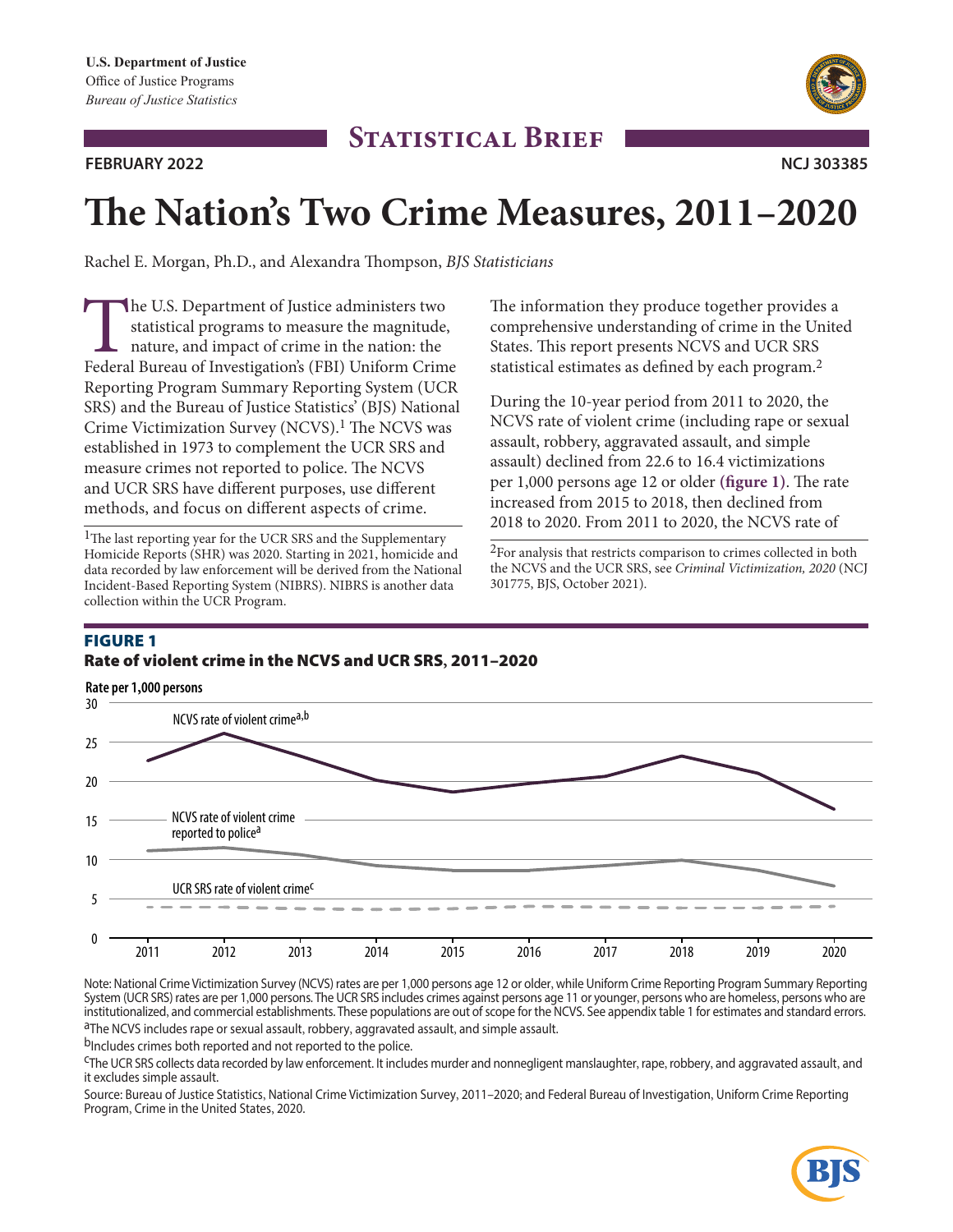violent crime reported to police decreased from 11.1 to 6.6 victimizations per 1,000 persons age 12 or older, a decline of 40%.

During the 10-year period from 2011 to 2020, the UCR SRS rate of violent crime (including murder or nonnegligent manslaughter, rape, robbery, and aggravated assault) remained steady around 4.0 crimes per 1,000 persons.

More recently, the NCVS rate of violent crime declined 22%, from 21.0 victimizations per 1,000 persons age 12 or older in 2019 to 16.4 per 1,000 in 2020.3 From 2019 to 2020, the NCVS rate of violent crime reported to police decreased from 8.6 to 6.6 per 1,000 persons (down 23%), while the UCR SRS violent crime rate increased marginally from 3.8 per 1,000 persons in 2019 to 4.0 per 1,000 in 2020.4

<sup>3</sup>Testing for statistical significance is not shown in tables or figures but was conducted on all NCVS estimates discussed in this report. The UCR Program does not produce standard errors for estimates produced from the SRS data. Therefore, statistical significance testing was not conducted for UCR SRS estimates. See *Strengths and limitations of the NCVS and UCR SRS* for more information.

<sup>4</sup>NCVS and UCR SRS crime rates are calculated differently. UCR SRS crime rates are normally reported per 100,000 persons but were recalculated for this report to align with the reporting of NCVS crime rates per 1,000.

After rising 12% from 2011 to 2012, the NCVS rate of property crime (including burglary, residential trespassing, motor vehicle theft, and other types of household theft) declined 39% from 2012 to 2020, falling from 155.8 to 94.5 victimizations per 1,000 households **(figure 2)**. From 2011 to 2020, the NCVS rate of property crime reported to police declined from 51.1 to 31.2 victimizations per 1,000 households. During the same 10-year period, the UCR SRS rate of property crime (including burglary, larceny-theft, and motor vehicle theft) declined from 29.1 crimes per 1,000 persons in 2011 to 19.6 per 1,000 in 2020.

The NCVS property crime rate declined 7%, from 101.4 victimizations per 1,000 households in 2019 to 94.5 per 1,000 in 2020. The NCVS property crime rate reported to police did not change significantly from 2019 (33.0 per 1,000) to 2020 (31.2 per 1,000). From 2019 to 2020, the rate of UCR SRS property crime decreased from 21.3 to 19.6 per 1,000 persons.

Appendix tables 3 through 9 include statistical estimates from 2011 to 2020 for violent and property crime types.

# Figure 2

## Rate of property crime in the NCVS and UCR SRS, 2011-2020

**Rate per 1,000** 200



Note: National Crime Victimization Survey (NCVS) rates are per 1,000 households, while Uniform Crime Reporting Program Summary Reporting System (UCR SRS) rates are per 1,000 persons. There were 2.2 persons age 12 or older for each NCVS household in 2020. See appendix table 2 for estimates and standard errors.

<sup>a</sup>The NCVS includes burglary, trespassing, motor vehicle theft, and other types of household theft. Definitions of these crime types vary between the NCVS and UCR SRS.

bIncludes crimes both reported and not reported to the police.

cThe UCR SRS includes burglary, larceny-theft, and motor vehicle theft.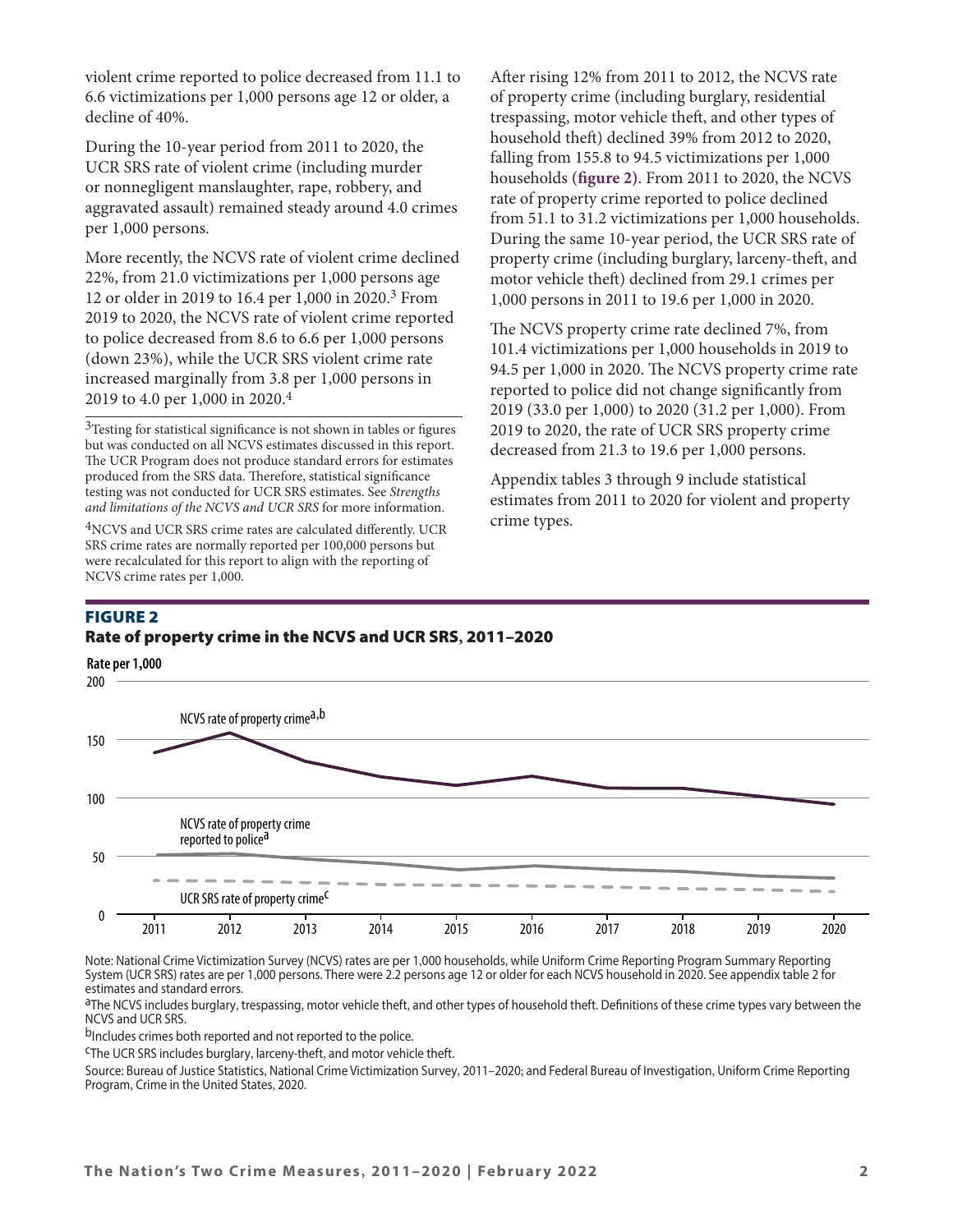# **Strengths and limitations of the NCVS and UCR SRS**

By understanding the strengths and limitations of each program, the National Crime Victimization Survey (NCVS) and the Uniform Crime Reporting Program Summary Reporting System (UCR SRS) can be used to achieve a greater understanding of crime trends and the nature of crime in the United States. For example, changes in police procedures, shifting attitudes toward crime and police, and other societal changes can affect the extent to which people report and law enforcement agencies record crime. NCVS and UCR SRS data can be used in complementary ways to explore why trends in reported and police-recorded crime may differ.

The NCVS is the primary source of information on the characteristics of nonfatal criminal victimizations and on the number and types of crimes not reported to law enforcement. The UCR SRS provides a measure of the number of crimes recorded by law enforcement agencies throughout the country. In addition, the UCR's Supplementary Homicide Reports provide annual data on the extent and nature of homicides in the nation.

Although they cover a set of similar crimes, the NCVS and UCR SRS differ in significant ways:

- 1. The programs serve different purposes. The UCR SRS's primary objective is to provide a set of criminal justice statistics for law enforcement administration, operation, and management. The Bureau of Justice Statistics (BJS) established the NCVS to provide previously unavailable information about crime (including crime not reported to police), victims, and offenders.
- 2. The programs measure an overlapping but nonidentical set of crimes. The NCVS includes, but the UCR SRS excludes, attempted robberies, simple assault, verbal threats of crime, and crimes not reported to law enforcement. The UCR SRS includes, but the NCVS excludes, homicide, arson, commercial crimes, and human trafficking. The NCVS does not measure crimes against persons who are homeless or who live in institutional settings (e.g., nursing homes and correctional institutions) or on military bases. The NCVS does not measure crimes against children age 11 or younger. The UCR SRS measures crimes against all persons in the United States, including crimes against children age 11 or younger.
- 3. The NCVS and UCR SRS definitions of some crimes differ. For example, the UCR SRS defines burglary as forcible entry, unlawful entry where no force is used, or attempted forcible entry of a structure to commit a felony or theft. This includes entry or attempted entry into a commercial building. The NCVS defines burglary as the unlawful or forcible entry or attempted entry

of places, including a permanent residence, other residence (e.g., a hotel room or vacation residence), or other structure (e.g., a garage or shed) where there was a completed or attempted theft. The NCVS excludes commercial buildings in the burglary measure. The NCVS crime of other household theft and UCR SRS crime of larceny-theft also differ. The UCR SRS defines larceny-theft as a personal crime that includes personal larceny and may also include the theft of items from a household. The NCVS classifies personal larceny as a separate crime and classifies other types of theft at the household level and not person level.

- 4. For property crimes, the programs calculate crime rates using different populations. The UCR SRS rates for these crimes are per capita (number of crimes per 100,000 persons) and include crimes against persons age 11 or younger, persons who are homeless, persons who are institutionalized, and commercial establishments. These populations are out of scope for the NCVS. The NCVS property crime rates are calculated per household (number of crimes per 1,000 households). There were 2.2 persons age 12 or older per household in 2020. Because the number of households may not grow at the same rate each year as the total population, trend data for rates of property crimes measured by the two programs may not be comparable.
- 5. For violent crimes, the NCVS calculates crime rates using the number of persons age 12 or older in the population. As with the UCR SRS property crime rates, the UCR SRS violent crime rates are calculated per capita (number of crimes per 100,000 persons) and include the entire population of persons in the United States regardless of age. The UCR SRS rates also include crimes against persons who are homeless and institutionalized, which are out of scope for the NCVS.
- 6. Some differences in the statistical estimates from the two programs may result from sampling variation in the NCVS and from adjusting for nonresponse in the UCR SRS. BJS derives NCVS estimates from interviews with a sample of persons age 12 or older in U.S. households. Therefore, estimates are subject to a margin of error. This error is known and reflected in the standard error of the NCVS estimate. The UCR SRS data are counts of the number of offenses submitted to the FBI by participating law enforcement agencies. National and state-level counts are estimated to account for missing data. The UCR Program does not produce standard errors for estimates produced from the SRS data.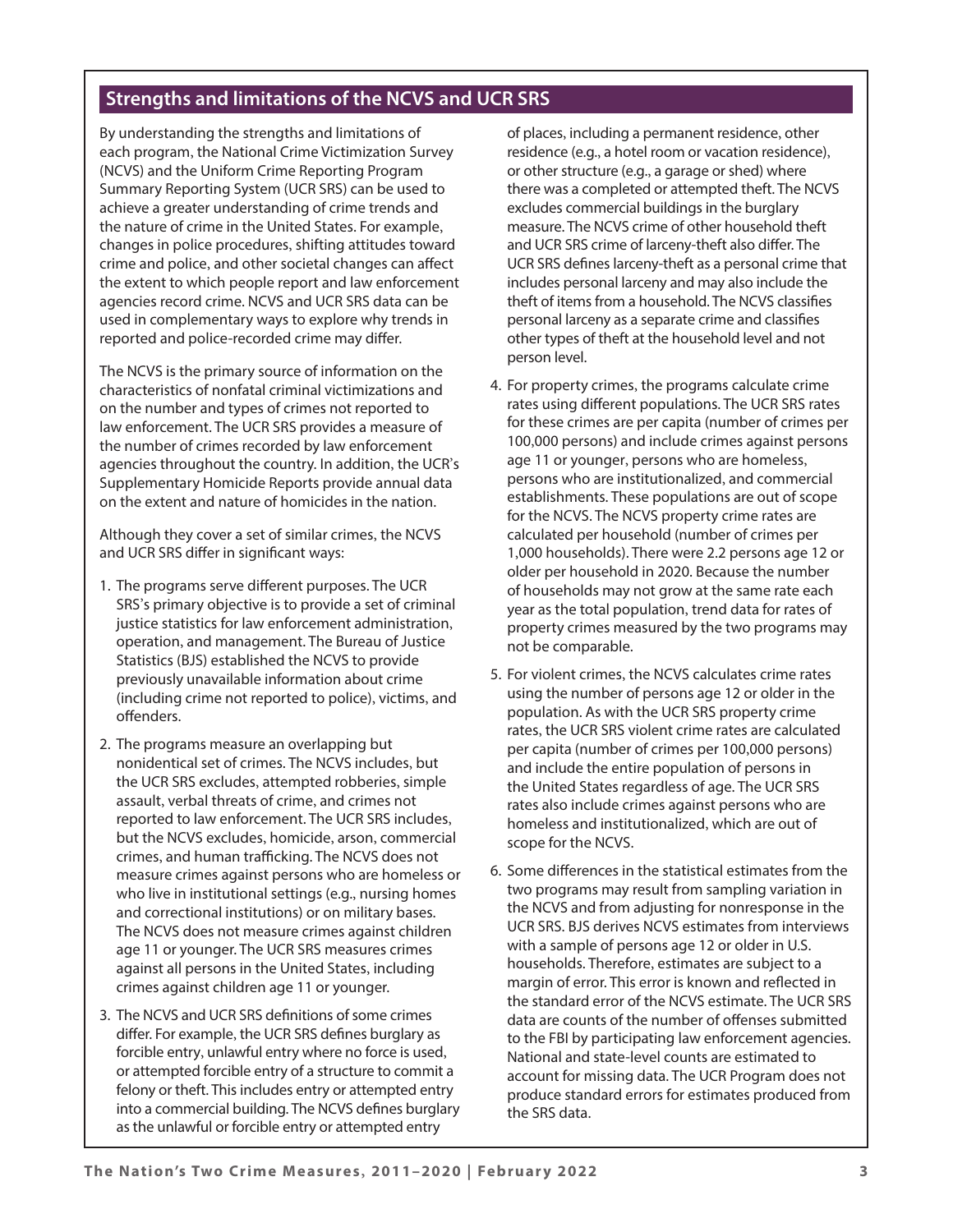# **National Crime Victimization Survey—BJS**

BJS's NCVS provides a detailed picture of nonfatal criminal victimization, victims, and crime trends. The NCVS began in 1973 as the National Crime Survey (NCS) and was developed to complement the UCR and measure crimes not reported to police. In 1992, the NCS was renamed the NCVS to reflect a substantial redesign effort that focused primarily on methodological changes to the survey. The redesign improved the initial questions used to screen for victimization incidents, updated the survey methods to take advantage of new technologies, and broadened the scope of crimes measured. The current NCVS collects detailed information on the frequency and nature of the crimes of rape and sexual assault, robbery, aggravated assault, simple assault, personal larceny, burglary, residential trespassing, motor vehicle theft, and other types of household theft.

Each year, BJS interviews a nationally representative sample of approximately 240,000 persons age 12 or older living in approximately 150,000 U.S. households. Once selected, households remain in the sample for 3.5 years, and eligible persons in these households are interviewed every 6 months for a total of seven interviews. New households rotate into the sample on an ongoing basis to replace outgoing households that have been in the sample for the full 3.5-year period.

The NCVS collects information on crimes experienced by individuals and households during the 6 months preceding the interview. Survey respondents provide information about themselves (including age, sex, race, ethnicity, and marital status) and whether they experienced a victimization. A unique feature of the NCVS is that it collects data on both reported and unreported crimes and reasons the crime was or was not reported. The survey also captures specific details about each crime incident. For each incident, respondents report perceived characteristics about the offender(s) (including age, sex, race, ethnicity, and victim-offender relationship), characteristics of the crime (such as time and place of occurrence, use of weapons, and nature of injury). In addition, the NCVS asks questions about the experiences of victims with the criminal justice system, victim service providers, and self-protective measures used by victims.

The NCVS periodically conducts supplemental surveys that include additional questions on crime types not included in the NCVS. Recent supplements have covered issues concerning school crime, identity theft, financial fraud, contacts between police and citizens, and stalking.

For more information on the NCVS methodology, see *[Criminal Victimization, 2020](https://bjs.ojp.gov/library/publications/criminal-victimization-2020)* (NCJ 301775, BJS, October 2021).

# **Uniform Crime Reporting Program Summary Reporting System—FBI**

The International Association of Chiefs of Police (IACP) began publishing information for the UCR Program in 1929, which was 2 years after the IACP had established a committee to research the uniform reporting of crime statistics. Since September 1930, the FBI has administered the program. The UCR SRS currently collects incident and arrest information on 10 offenses—murder and nonnegligent manslaughter, rape, robbery, aggravated assault, human trafficking (includes commercial sex acts and involuntary servitude as separate offenses), burglary, larceny-theft, motor vehicle theft, and arson. Law enforcement agencies report arrest data for 22 additional crime categories.

The UCR SRS compiles monthly crime data from law enforcement agencies, submitted directly to the FBI or through a state UCR Program that then reports to the FBI. The program thoroughly examines each report it receives for reasonableness, accuracy, and deviations that may indicate errors. Large variations in crime levels may indicate modified records procedures, incomplete reporting, or changes in a jurisdiction's boundaries. To identify any unusual fluctuations in an agency's crime counts, the program compares monthly reports to previous submissions of the agency and to reports for similar agencies.

The UCR SRS presents national crime counts, as well as counts for regions, states, counties, cities, towns, tribal law enforcement, and colleges and universities. This permits analysis among neighboring jurisdictions and among those with similar populations and other common characteristics.

In 2020, about 62% of the 15,901 state and local law enforcement agencies that submitted data to the UCR Program reported their data via the more comprehensive National Incident-Based Reporting System (NIBRS). Agencies can submit additional details through NIBRS about each criminal incident for 52 offenses, plus 10 additional offenses for which only arrests are reported. The last reporting year for the UCR SRS and the Supplementary Homicide Reports (SHR) was 2020. Starting in 2021, data on crimes recorded by law enforcement will be derived from NIBRS, rather than the UCR SRS or SHR.

For more information on the UCR and NIBRS, see <https://www.fbi.gov/services/cjis/ucr/>.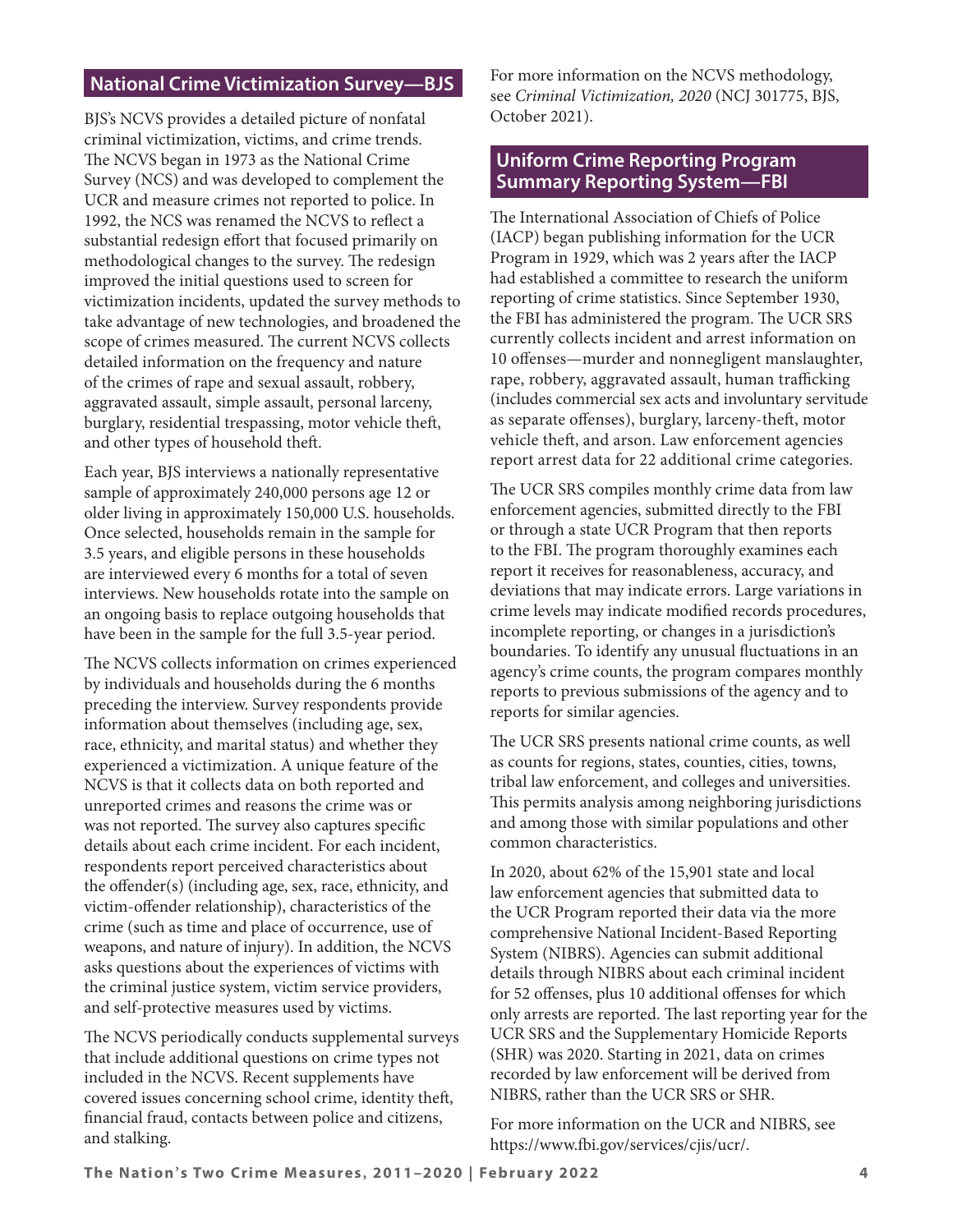#### AppeNdix tAble 1 **Estimates and standard errors for figure 1: Rate of violent crime in the NCVS and UCR SRS, 2011–2020**

|      | NCVS rate of violent crimea,b |                          |                         |                | NCVS rate of violent crime reported to police <sup>a</sup> |                   |                         |                       |                      |
|------|-------------------------------|--------------------------|-------------------------|----------------|------------------------------------------------------------|-------------------|-------------------------|-----------------------|----------------------|
|      | Rate per 1,000                |                          | 95% confidence interval |                | Rate per 1,000                                             |                   | 95% confidence interval |                       | <b>UCR SRS rate</b>  |
| Year | persons age<br>12 or older    | <b>Standard</b><br>error | Lower<br>bound          | Upper<br>bound | persons age<br>12 or older                                 | Standard<br>error | Lower<br>bound          | <b>Upper</b><br>bound | of violent<br>crimec |
| 2011 | 22.6                          | 1.38                     | 19.86                   | 25.28          | 11.1                                                       | 0.97              | 9.16                    | 12.95                 | 3.9                  |
| 2012 | 26.1                          | 1.20                     | 23.77                   | 28.46          | 11.5                                                       | 0.87              | 9.84                    | 13.24                 | 3.9                  |
| 2013 | 23.2                          | 1.62                     | 20.00                   | 26.34          | 10.6                                                       | 1.08              | 8.46                    | 12.68                 | 3.7                  |
| 2014 | 20.1                          | 1.22                     | 17.70                   | 22.50          | 9.2                                                        | 0.85              | 7.58                    | 10.91                 | 3.6                  |
| 2015 | 18.6                          | 1.16                     | 16.31                   | 20.85          | 8.6                                                        | 0.84              | 6.99                    | 10.29                 | 3.7                  |
| 2016 | 19.7                          | 0.95                     | 17.80                   | 21.54          | 8.6                                                        | 0.68              | 7.29                    | 9.97                  | 4.0                  |
| 2017 | 20.6                          | 1.03                     | 18.59                   | 22.61          | 9.2                                                        | 0.71              | 7.85                    | 10.63                 | 3.9                  |
| 2018 | 23.2                          | 1.30                     | 20.64                   | 25.75          | 9.9                                                        | 0.82              | 8.28                    | 11.50                 | 3.8                  |
| 2019 | 21.0                          | 1.15                     | 18.74                   | 23.25          | 8.6                                                        | 0.72              | 7.17                    | 9.99                  | 3.8                  |
| 2020 | 16.4                          | 0.90                     | 14.64                   | 18.15          | 6.6                                                        | 0.62              | 5.37                    | 7.80                  | 4.0                  |

Note: National Crime Victimization Survey (NCVS) rates are per 1,000 persons age 12 or older, while Uniform Crime Reporting Program Summary Reporting System (UCR SRS) rates are per 1,000 persons. The UCR SRS includes crimes against persons age 11 or younger, persons who are homeless, persons who are institutionalized, and commercial establishments. These populations are out of scope for the NCVS. Standard errors in this report were created using generalized variance functions designed specifically for the NCVS and may vary from previously published standard errors.

aThe NCVS includes rape or sexual assault, robbery, aggravated assault, and simple assault.

b<sub>Includes</sub> crimes both reported and not reported to the police.

cThe UCR SRS rate is per 1,000 persons and includes murder and nonnegligent manslaughter, rape, robbery, and aggravated assault. It excludes sexual assault and simple assault.

Source: Bureau of Justice Statistics, National Crime Victimization Survey, 2011–2020; and Federal Bureau of Investigation, Uniform Crime Reporting Program, Crime in the United States, 2020.

## AppeNdix tAble 2

#### **Estimates and standard errors for figure 2: Rate of property crime in the NCVS and UCR SRS, 2011–2020**

|      | NCVS rate of property crimea,b |                          |                         |                | NCVS rate of property crime reported to police <sup>a</sup> |                   |                         |                       |                       |
|------|--------------------------------|--------------------------|-------------------------|----------------|-------------------------------------------------------------|-------------------|-------------------------|-----------------------|-----------------------|
|      |                                |                          | 95% confidence interval |                |                                                             |                   | 95% confidence interval |                       | <b>UCR SRS rate</b>   |
| Year | Rate per 1,000<br>households   | <b>Standard</b><br>error | Lower<br>bound          | Upper<br>bound | Rate per 1,000<br>households                                | Standard<br>error | Lower<br>bound          | <b>Upper</b><br>bound | of property<br>crimec |
| 2011 | 138.7                          | 3.50                     | 131.82                  | 145.55         | 51.1                                                        | 2.07              | 47.08                   | 55.20                 | 29.1                  |
| 2012 | 155.8                          | 3.08                     | 149.80                  | 161.87         | 52.2                                                        | 1.67              | 48.96                   | 55.51                 | 28.7                  |
| 2013 | 131.4                          | 2.89                     | 125.77                  | 137.10         | 47.4                                                        | 1.59              | 44.28                   | 50.50                 | 27.3                  |
| 2014 | 118.1                          | 2.60                     | 112.96                  | 123.17         | 43.7                                                        | 1.50              | 40.72                   | 46.61                 | 25.7                  |
| 2015 | 110.7                          | 2.65                     | 105.54                  | 115.91         | 38.3                                                        | 1.44              | 35.44                   | 41.07                 | 25.0                  |
| 2016 | 118.6                          | 2.49                     | 113.70                  | 123.47         | 41.7                                                        | 1.48              | 38.80                   | 44.62                 | 24.5                  |
| 2017 | 108.4                          | 1.86                     | 104.74                  | 112.02         | 38.7                                                        | 1.11              | 36.53                   | 40.87                 | 23.6                  |
| 2018 | 108.2                          | 1.94                     | 104.36                  | 111.99         | 36.9                                                        | 1.11              | 34.71                   | 39.08                 | 22.1                  |
| 2019 | 101.4                          | 1.92                     | 97.63                   | 105.14         | 33.0                                                        | 1.11              | 30.82                   | 35.17                 | 21.3                  |
| 2020 | 94.5                           | 2.06                     | 90.42                   | 98.49          | 31.2                                                        | 1.13              | 28.98                   | 33.40                 | 19.6                  |

Note: National Crime Victimization Survey (NCVS) rates are per 1,000 households, while Uniform Crime Reporting Program Summary Reporting System (UCR SRS) rates are per 1,000 persons. There were 2.2 persons age 12 or older for each NCVS household in 2020. The UCR SRS includes crimes against persons age 11 or younger, persons who are homeless, persons who are institutionalized, and commercial establishments. These populations are out of scope for the NCVS. Standard errors in this report were created using generalized variance functions designed specifically for the NCVS and may vary from previously published standard errors.

aThe NCVS includes burglary, trespassing, motor vehicle theft, and other theft. Definitions of these crime types vary between the NCVS and UCR SRS. See *Strengths and limitations of the NCVS and UCR SRS* for more information.

b<sub>Includes</sub> crimes both reported and not reported to the police.

cThe UCR SRS rate is per 1,000 persons and includes burglary, larceny-theft, and motor vehicle theft.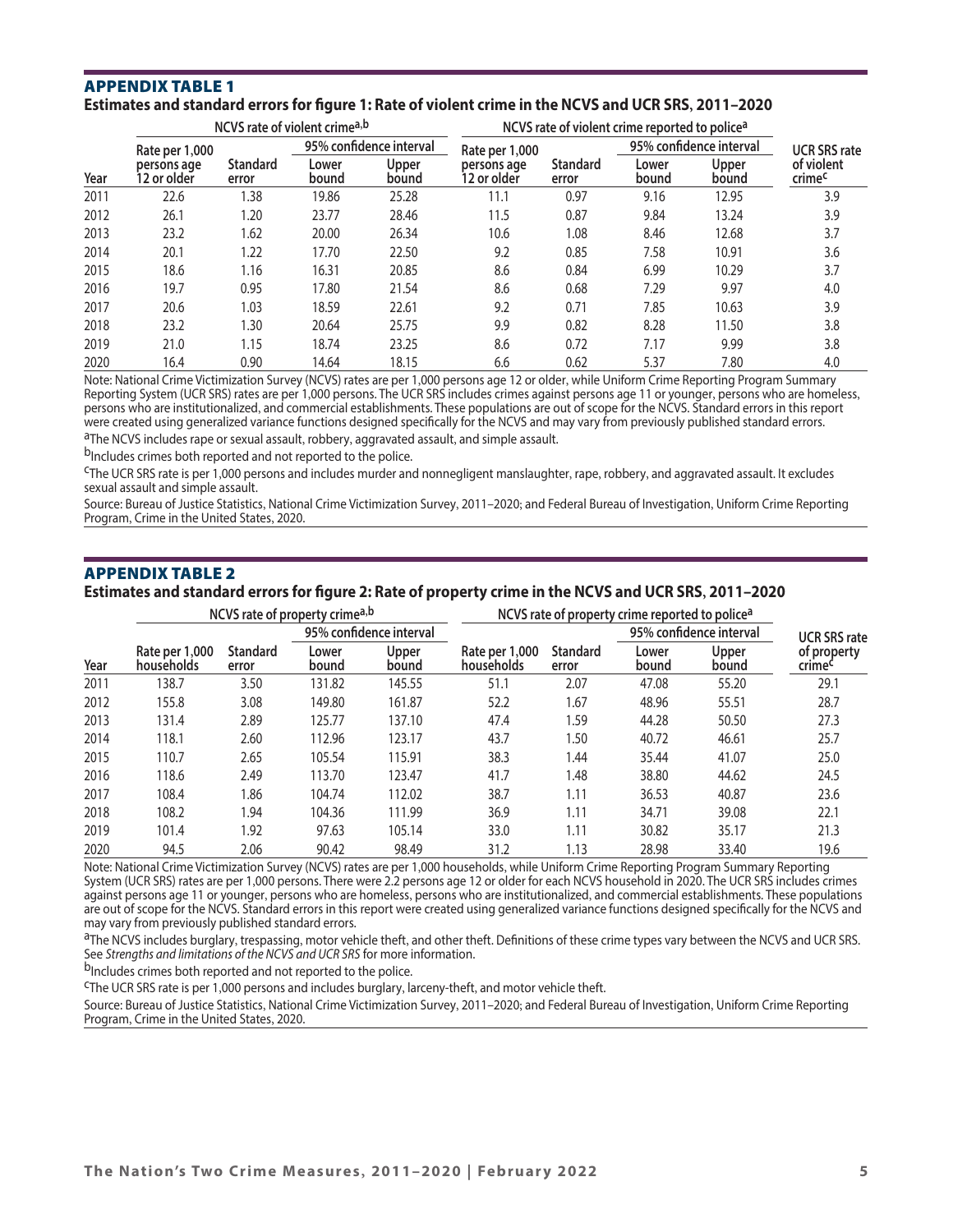## AppeNdix tAble 3

#### **Rates and standard errors of rape or sexual assault in the NCVS and UCR SRS, 2011–2020**

|      |                                                         | Rate per 1,000                                                   | <b>Standard error</b>                      |                                                                  |                                   |
|------|---------------------------------------------------------|------------------------------------------------------------------|--------------------------------------------|------------------------------------------------------------------|-----------------------------------|
| Year | <b>NCVS</b> rate of<br>rape/sexual assault <sup>a</sup> | <b>NCVS</b> rate of<br>rape/sexual assault<br>reported to police | <b>NCVS</b> rate of<br>rape/sexual assault | <b>NCVS</b> rate of<br>rape/sexual assault<br>reported to police | UCR SRS rate of rape <sup>b</sup> |
| 2011 | 0.9                                                     | 0.3                                                              | 0.16                                       | 0.07                                                             | 0.3                               |
| 2012 | 1.3                                                     | 0.4                                                              | 0.21                                       | 0.10                                                             | 0.3                               |
| 2013 | 1.1                                                     | 0.4                                                              | 0.20                                       | 0.11                                                             | 0.4                               |
| 2014 | 1.1                                                     | 0.4                                                              | 0.18                                       | 0.10                                                             | 0.4                               |
| 2015 | 1.6                                                     | 0.5                                                              | 0.24                                       | 0.13                                                             | 0.4                               |
| 2016 | 1.1                                                     | 0.3                                                              | 0.15                                       | 0.07                                                             | 0.4                               |
| 2017 | 1.4                                                     | 0.6                                                              | 0.20                                       | 0.11                                                             | 0.4                               |
| 2018 | 2.7                                                     | 0.7                                                              | 0.30                                       | 0.13                                                             | 0.4                               |
| 2019 | 1.7                                                     | 0.6                                                              | 0.21                                       | 0.12                                                             | 0.4                               |
| 2020 | 1.2                                                     | 0.3                                                              | 0.19                                       | 0.07                                                             | 0.4                               |

Note: National Crime Victimization Survey (NCVS) rates are per 1,000 persons age 12 or older, while Uniform Crime Reporting Program Summary Reporting System (UCR SRS) rates are per 1,000 persons. The UCR SRS includes crimes against persons age 11 or younger, persons who are homeless, persons who are institutionalized, and commercial establishments. These populations are out of scope for the NCVS. Standard errors in this report were created using generalized variance functions designed specifically for the NCVS and may vary from previously published standard errors. aIncludes crimes both reported and not reported to police.

 $<sup>b</sup>$ The UCR SRS rate is per 1,000 persons and excludes sexual assault. The 2011–2012 estimates are based on the legacy definition of rape. The</sup> 2013–2020 estimates are based on the revised definition of rape. For more information, see [https://www.fbi.gov/services/cjis/cjis-link/ucr-program](https://www.fbi.gov/services/cjis/cjis-link/ucr-program-changes-definition-of-rape)[changes-definition-of-rape](https://www.fbi.gov/services/cjis/cjis-link/ucr-program-changes-definition-of-rape).

Source: Bureau of Justice Statistics, National Crime Victimization Survey, 2011–2020; and Federal Bureau of Investigation, Uniform Crime Reporting Program, Crime in the United States, 2020.

## AppeNdix tAble 4

### **Rates and standard errors of robbery in the NCVS and UCR SRS, 2011–2020**

|      |                                             | Rate per 1,000                                       | <b>Standard error</b>   |                                                      |                                                |
|------|---------------------------------------------|------------------------------------------------------|-------------------------|------------------------------------------------------|------------------------------------------------|
| Year | <b>NCVS</b> rate of<br>robbery <sup>a</sup> | <b>NCVS</b> rate of<br>robbery reported<br>to police | NCVS rate of<br>robbery | <b>NCVS</b> rate of<br>robbery reported<br>to police | <b>UCR SRS rate</b><br>of robbery <sup>b</sup> |
| 2011 | 2.2                                         | 1.4                                                  | 0.28                    | 0.23                                                 |                                                |
| 2012 | 2.8                                         | 1.6                                                  | 0.32                    | 0.24                                                 | 1.1                                            |
| 2013 | 2.4                                         | 1.7                                                  | 0.34                    | 0.29                                                 | 1.1                                            |
| 2014 | 2.5                                         | 1.5                                                  | 0.31                    | 0.25                                                 | 1.0                                            |
| 2015 | 2.1                                         | 1.3                                                  | 0.29                    | 0.24                                                 | 1.0                                            |
| 2016 | 1.7                                         | 1.0                                                  | 0.20                    | 0.16                                                 | 1.0                                            |
| 2017 | 2.3                                         | 1.1                                                  | 0.26                    | 0.17                                                 | 1.0                                            |
| 2018 | 2.1                                         | 1.3                                                  | 0.25                    | 0.20                                                 | 0.9                                            |
| 2019 | 1.9                                         | 0.9                                                  | 0.24                    | 0.16                                                 | 0.8                                            |
| 2020 | 1.6                                         | 0.9                                                  | 0.22                    | 0.15                                                 | 0.7                                            |

Note: National Crime Victimization Survey (NCVS) rates are per 1,000 persons age 12 or older, while Uniform Crime Reporting Program Summary Reporting System (UCR SRS) rates are per 1,000 persons. The UCR SRS includes crimes against persons age 11 or younger, persons who are homeless, persons who are institutionalized, and commercial establishments. These populations are out of scope for the NCVS. Standard errors in this report were created using generalized variance functions designed specifically for the NCVS and may vary from previously published standard errors. aIncludes crimes both reported and not reported to police.

b<sub>The UCR</sub> SRS rate is per 1,000 persons.

Source: Bureau of Justice Statistics, National Crime Victimization Survey, 2011–2020; and Federal Bureau of Investigation, Uniform Crime Reporting

Program, Crime in the United States, 2020.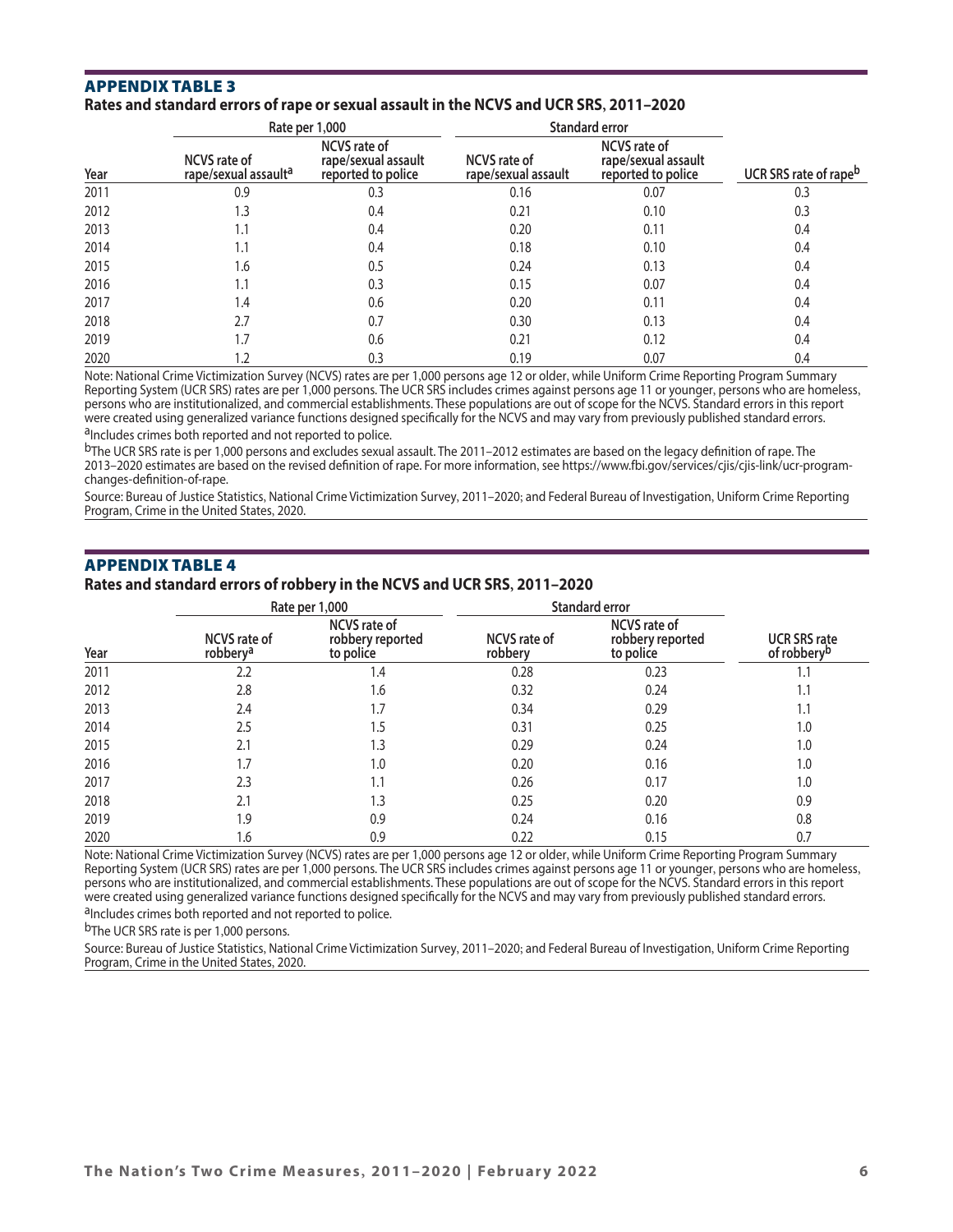## AppeNdix tAble 5

#### **Rates and standard errors of aggravated assault in the NCVS and UCR SRS, 2011–2020**

|      |                                                        | Rate per 1,000                                                  | <b>Standard error</b>                     |                                                                 |                                               |
|------|--------------------------------------------------------|-----------------------------------------------------------------|-------------------------------------------|-----------------------------------------------------------------|-----------------------------------------------|
| Year | <b>NCVS</b> rate of<br>aggravated assault <sup>a</sup> | <b>NCVS</b> rate of<br>aggravated assault<br>reported to police | <b>NCVS</b> rate of<br>aggravated assault | <b>NCVS</b> rate of<br>aggravated assault<br>reported to police | <b>UCR SRS rate of</b><br>aggravated assaultb |
| 2011 | 4.1                                                    | 2.7                                                             | 0.43                                      | 0.36                                                            | 2.4                                           |
| 2012 | 3.8                                                    | 2.4                                                             | 0.38                                      | 0.31                                                            | 2.4                                           |
| 2013 | 3.8                                                    | 2.4                                                             | 0.45                                      | 0.38                                                            | 2.3                                           |
| 2014 | 4.1                                                    | 2.4                                                             | 0.43                                      | 0.34                                                            | 2.3                                           |
| 2015 | 3.0                                                    | 1.9                                                             | 0.36                                      | 0.30                                                            | 2.4                                           |
| 2016 | 3.8                                                    | 2.3                                                             | 0.33                                      | 0.28                                                            | 2.5                                           |
| 2017 | 3.6                                                    | 2.1                                                             | 0.34                                      | 0.26                                                            | 2.5                                           |
| 2018 | 3.8                                                    | 2.3                                                             | 0.38                                      | 0.30                                                            | 2.5                                           |
| 2019 | 3.7                                                    | 1.9                                                             | 0.36                                      | 0.26                                                            | 2.5                                           |
| 2020 | 2.9                                                    | 1.7                                                             | 0.32                                      | 0.24                                                            | 2.8                                           |

Note: National Crime Victimization Survey (NCVS) rates are per 1,000 persons age 12 or older, while Uniform Crime Reporting Program Summary Reporting System (UCR SRS) rates are per 1,000 persons. The UCR SRS includes crimes against persons age 11 or younger, persons who are homeless, persons who are institutionalized, and commercial establishments. These populations are out of scope for the NCVS. Standard errors in this report were created using generalized variance functions designed specifically for the NCVS and may vary from previously published standard errors. aIncludes crimes both reported and not reported to police.

b<sub>The UCR</sub> SRS rate is per 1,000 persons.

Source: Bureau of Justice Statistics, National Crime Victimization Survey, 2011–2020; and Federal Bureau of Investigation, Uniform Crime Reporting Program, Crime in the United States, 2020.

#### AppeNdix tAble 6

#### **Rates and standard errors of simple assault in the NCVS, 2011–2020**

|      |                                        | Rate per 1,000                                              | <b>Standard error</b>          |                                                             |                                          |
|------|----------------------------------------|-------------------------------------------------------------|--------------------------------|-------------------------------------------------------------|------------------------------------------|
| Year | <b>NCVS</b> rate of<br>simple assault* | <b>NCVS</b> rate of<br>simple assault<br>reported to police | NCVS rate of<br>simple assault | <b>NCVS</b> rate of<br>simple assault<br>reported to police | <b>UCR SRS rate of</b><br>simple assault |
| 2011 | 15.4                                   | 6.6                                                         | 1.06                           | 0.68                                                        | $\sim$                                   |
| 2012 | 18.2                                   | 7.2                                                         | 0.96                           | 0.63                                                        | $\tilde{}$                               |
| 2013 | 15.8                                   | 6.1                                                         | 1.24                           | 0.73                                                        | $\tilde{}$                               |
| 2014 | 12.4                                   | 5.0                                                         | 0.89                           | 0.55                                                        | $\tilde{}$                               |
| 2015 | 11.8                                   | 4.9                                                         | 0.86                           | 0.57                                                        | $\tilde{}$                               |
| 2016 | 13.1                                   | 5.1                                                         | 0.73                           | 0.48                                                        | $\tilde{}$                               |
| 2017 | 13.3                                   | 5.5                                                         | 0.77                           | 0.50                                                        | $\tilde{}$                               |
| 2018 | 14.6                                   | 5.6                                                         | 0.95                           | 0.55                                                        | $\tilde{}$                               |
| 2019 | 13.7                                   | 5.2                                                         | 0.87                           | 0.51                                                        | $\tilde{}$                               |
| 2020 | 10.7                                   | 3.8                                                         | 0.69                           | 0.42                                                        | $\sim$                                   |

Note: National Crime Victimization Survey (NCVS) rates are per 1,000 persons age 12 or older. The Uniform Crime Reporting Program Summary Reporting System (UCR SRS) includes crimes against persons age 11 or younger, persons who are homeless, persons who are institutionalized, and commercial establishments. These populations are out of scope for the NCVS. Standard errors in this report were created using generalized variance functions designed specifically for the NCVS and may vary from previously published standard errors.

~Not applicable. The UCR SRS excludes sexual assault and simple assault.

\*Includes crimes both reported and not reported to police.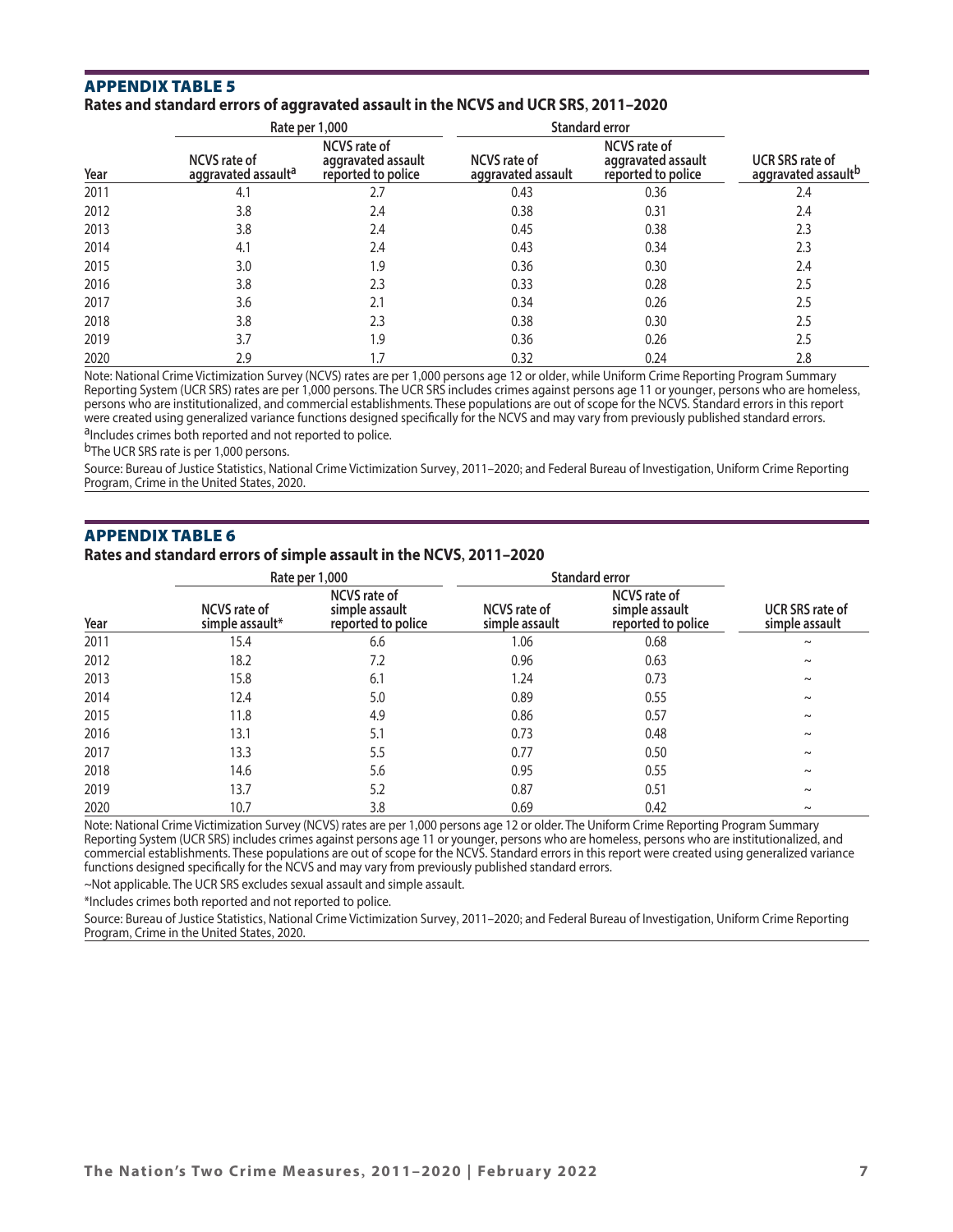#### AppeNdix tAble 7 **Rates and standard errors of burglary in the NCVS and UCR SRS, 2011–2020**

|      |                                                | Rate per 1,000                                                     | <b>Standard error</b>           |                                                       |                                                 |
|------|------------------------------------------------|--------------------------------------------------------------------|---------------------------------|-------------------------------------------------------|-------------------------------------------------|
| Year | <b>NCVS</b> rate of<br>burglary <sup>a,b</sup> | <b>NCVS rate of</b><br>burglary reported<br>to police <sup>b</sup> | <b>NCVS</b> rate of<br>burglary | <b>NCVS</b> rate of<br>burglary reported<br>to police | <b>UCR SRS rate</b><br>of burglary <sup>c</sup> |
| 2011 | 22.1                                           | 11.7                                                               | 1.20                            | 0.82                                                  | 7.0                                             |
| 2012 | 21.4                                           | 12.6                                                               | 0.95                            | 0.71                                                  | 6.7                                             |
| 2013 | 18.4                                           | 11.2                                                               | 0.87                            | 0.67                                                  | 6.1                                             |
| 2014 | 17.0                                           | 10.5                                                               | 0.83                            | 0.65                                                  | 5.4                                             |
| 2015 | 15.3                                           | 8.1                                                                | 0.83                            | 0.57                                                  | 4.9                                             |
| 2016 | 16.5                                           | 8.1                                                                | 0.86                            | 0.57                                                  | 4.7                                             |
| 2017 | 13.7                                           | 7.0                                                                | 0.64                            | 0.44                                                  | 4.3                                             |
| 2018 | 15.0                                           | 7.1                                                                | 0.65                            | 0.44                                                  | 3.8                                             |
| 2019 | 11.7                                           | 6.0                                                                | 0.61                            | 0.42                                                  | 3.4                                             |
| 2020 | 9.5                                            | 4.2                                                                | 0.56                            | 0.36                                                  | 3.1                                             |

Note: National Crime Victimization Survey (NCVS) rates are typically per 1,000 households, while Uniform Crime Reporting Program Summary Reporting System (UCR SRS) rates are per 1,000 persons. See *Strengths and limitations of the NCVS and UCR SRS* for more information on the differences between NCVS and UCR SRS property crime rates. There were 2.2 persons age 12 or older for each NCVS household in 2020. The UCR SRS includes crimes against persons age 11 or younger, persons who are homeless, persons who are institutionalized, and commercial establishments. These populations are out of scope for the NCVS. Standard errors in this report were created using generalized variance functions designed specifically for the NCVS and may vary from previously published standard errors.

aIncludes crimes both reported and not reported to police.

 $b$ The NCVS defines burglary as the unlawful or forcible entry or attempted entry of places, including a permanent residence, other residence (e.g., a hotel room or vacation residence), or other structure (e.g., a garage

<sup>C</sup>The UCR SRS rate is per 1,000 persons and defines burglary as forcible entry, unlawful entry where no force is used, or attempted forcible entry of a structure to commit a felony or theft.

Source: Bureau of Justice Statistics, National Crime Victimization Survey, 2011–2020; and Federal Bureau of Investigation, Uniform Crime Reporting Program, Crime in the United States, 2020.

# AppeNdix tAble 8 **Rates and standard errors of motor vehicle theft in the NCVS and UCR SRS, 2011–2020**

|      |                                                         | Rate per 1,000                                                   | <b>Standard error</b>                      |                                                                  |                                                            |
|------|---------------------------------------------------------|------------------------------------------------------------------|--------------------------------------------|------------------------------------------------------------------|------------------------------------------------------------|
| Year | <b>NCVS</b> rate of<br>motor vehicle theft <sup>a</sup> | <b>NCVS</b> rate of<br>motor vehicle theft<br>reported to police | <b>NCVS</b> rate of<br>motor vehicle theft | <b>NCVS</b> rate of<br>motor vehicle theft<br>reported to police | <b>UCR SRS rate of</b><br>motor vehicle theft <sup>b</sup> |
| 2011 | 5.1                                                     | 4.2                                                              | 0.51                                       | 0.44                                                             | 2.3                                                        |
| 2012 | 5.0                                                     | 4.0                                                              | 0.39                                       | 0.36                                                             | 2.3                                                        |
| 2013 | 5.2                                                     | 3.9                                                              | 0.40                                       | 0.36                                                             | 2.2                                                        |
| 2014 | 4.1                                                     | 3.4                                                              | 0.36                                       | 0.34                                                             | 2.2                                                        |
| 2015 | 4.3                                                     | 3.0                                                              | 0.40                                       | 0.32                                                             | 2.2                                                        |
| 2016 | 4.6                                                     | 3.4                                                              | 0.43                                       | 0.35                                                             | 2.4                                                        |
| 2017 | 4.2                                                     | 3.3                                                              | 0.34                                       | 0.30                                                             | 2.4                                                        |
| 2018 | 4.3                                                     | 3.4                                                              | 0.33                                       | 0.30                                                             | 2.3                                                        |
| 2019 | 3.9                                                     | 3.1                                                              | 0.34                                       | 0.29                                                             | 2.2                                                        |
| 2020 | 4.3                                                     | 3.2                                                              | 0.36                                       | 0.31                                                             | 2.5                                                        |

Note: National Crime Victimization Survey (NCVS) rates are per 1,000 households, while Uniform Crime Reporting Program Summary Reporting System (UCR SRS) rates are per 1,000 persons. See *Strengths and limitations of the NCVS and UCR SRS* for more information on the differences between NCVS and UCR SRS property crime rates. There were 2.2 persons age 12 or older for each NCVS household in 2020. The UCR SRS includes crimes against persons age 11 or younger, persons who are homeless, persons who are institutionalized, and commercial establishments. These populations are out of scope for the NCVS. Standard errors in this report were created using generalized variance functions designed specifically for the NCVS and may vary from previously published standard errors.

a<sub>Includes</sub> crimes both reported and not reported to police.

bThe UCR SRS rate is per 1,000 persons.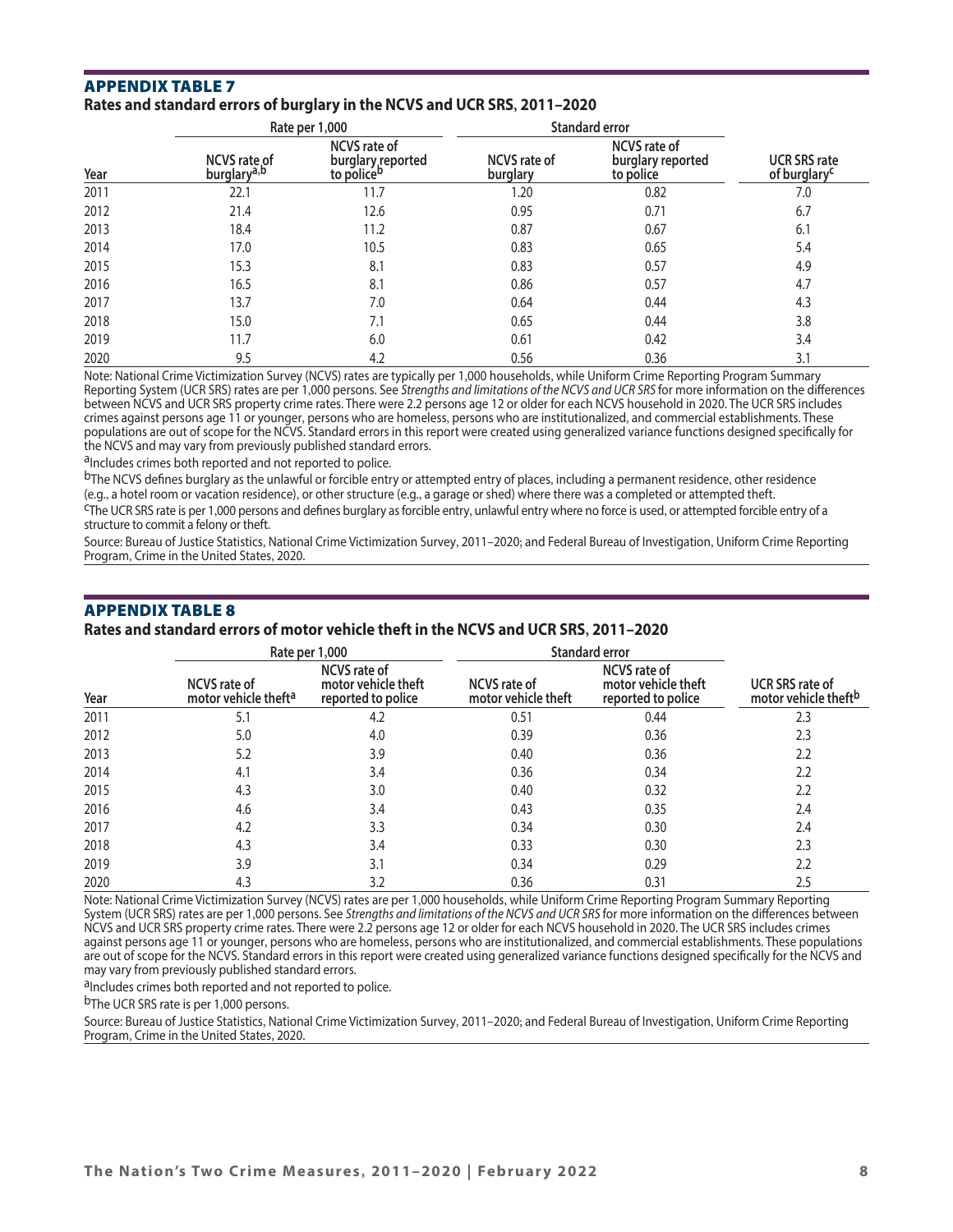#### AppeNdix tAble 9 **Rates and standard errors of other household theft in the NCVS, 2011–2020**

|      |                                        | Rate per 1,000                                                     | Standard error                               |                                                                    |                                                 |
|------|----------------------------------------|--------------------------------------------------------------------|----------------------------------------------|--------------------------------------------------------------------|-------------------------------------------------|
| Year | NCVS rate of other<br>household theft* | <b>NCVS</b> rate of other<br>household theft<br>reported to police | <b>NCVS</b> rate of other<br>household theft | <b>NCVS</b> rate of other<br>household theft<br>reported to police | <b>UCR SRS rate of other</b><br>household theft |
| 2011 | 104.2                                  | 31.8                                                               | 2.99                                         | 1.54                                                               | $\sim$                                          |
| 2012 | 120.9                                  | 31.9                                                               | 2.67                                         | 1.24                                                               | $\sim$                                          |
| 2013 | 100.5                                  | 28.7                                                               | 2.48                                         | 1.17                                                               | $\sim$                                          |
| 2014 | 90.8                                   | 26.4                                                               | 2.24                                         | 1.11                                                               | $\sim$                                          |
| 2015 | 84.4                                   | 24.1                                                               | 2.27                                         | 1.09                                                               | $\sim$                                          |
| 2016 | 90.3                                   | 26.7                                                               | 2.16                                         | 1.14                                                               | $\sim$                                          |
| 2017 | 83.6                                   | 25.3                                                               | 1.63                                         | 0.88                                                               | $\sim$                                          |
| 2018 | 82.7                                   | 23.7                                                               | 1.68                                         | 0.87                                                               | $\sim$                                          |
| 2019 | 80.2                                   | 21.5                                                               | 1.70                                         | 0.87                                                               | $\sim$                                          |
| 2020 | 76.6                                   | 22.1                                                               | 1.83                                         | 0.92                                                               | $\sim$                                          |

Note: National Crime Victimization Survey (NCVS) rates are per 1,000 households. There were 2.2 persons age 12 or older for each NCVS household in 2020. The Uniform Crime Reporting Program Summary Reporting System (UCR SRS) includes crimes against persons age 11 or younger, persons who are homeless, persons who are institutionalized, and commercial establishments. These populations are out of scope for the NCVS. Standard errors in this report were created using generalized variance functions designed specifically for the NCVS and may vary from previously published standard errors. ~Not applicable. The definition of this crime type varies between the NCVS and UCR SRS. The UCR SRS definition of larceny-theft includes crimes that the NCVS classifies as household crimes and includes personal larceny, which is classified as a personal crime in the NCVS. \*Includes crimes both reported and not reported to police.